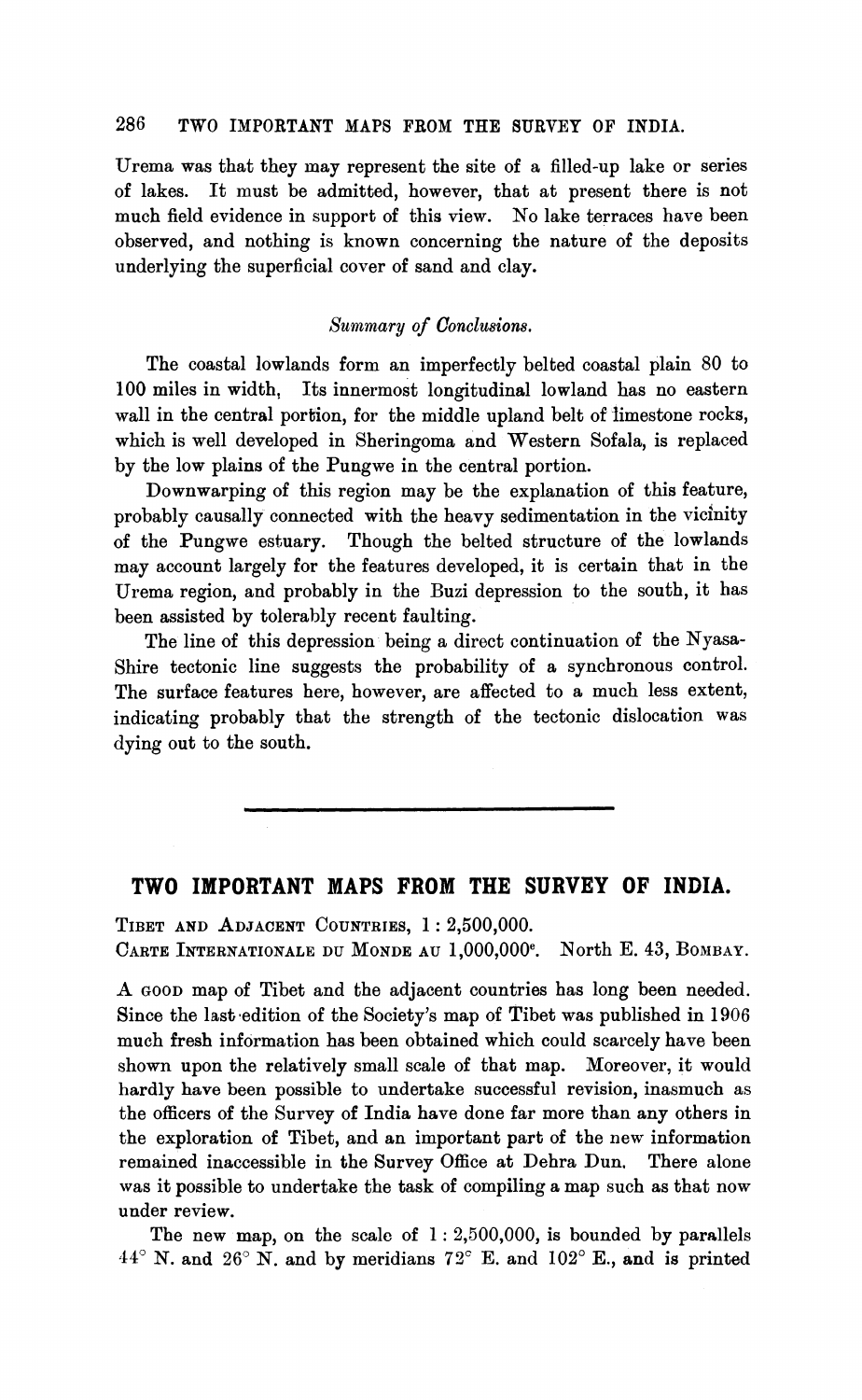in four sheets. The projection is not stated, but it is apparently a conic with two standard parallels.

It is needless to say that the compilation has been carried out with great care and skill; that the selection of place-names has been made judiciously; and that the map is full of new and interesting material. The feature which will provoke most interest and arouse most discussion is the representation of relief. The scale of layer colouring running up to a brilliant red is already familiar in the publications of the Survey of India; and when extreme heights are not too frequent the effect is excellent. It must be confessed, however, that when the country to be represented is Tibet, and the whole central part of the map is covered with brilliant red, there may be two opinions as to the wisdom of the choice of colour scale.

The problem which the Survey of India have set themselves in the production of this map is the representation of the most violent relief upon the surface of the Earth. The ground to be shown ranges from Mount Everest, 29,000 feet above, to the depression south of the Tian Shan range, several hundred feet below sea-level. Moreover considerable stretches of the country are under perpetual snow, which, in accordance with the recent decision of the International Map Conference, is left white, whereby the contrast is greatly exaggerated in spite of the blue form-lines which are where possible shown upon the snow. Where the snowline descends below 15,000 feet none of the brilliant red appears; and thus the great mountain Tengri Khan, 23,600 feet high, is not made sufficiently conspicuous. It is doubtful whether a solution can be found to reconcile the conflicting ideals of representing increasing height by increasing intensity of colour, and at the same time showing the limits of perpetual snow.

Contours are drawn and the layer tints are changed at 250, 500, 2000, 3000, 6006, 10,000, and 15,000 feet. The colour scale approximates in its lower ranges to that of the London Conference of the International Map; in the higher ranges to that which was adopted at the Paris Conference of 1913, but with a tendency "vers le rouge" rather than " vers le marron," which latter found more favour in Paris. The yellow tints of the old London colour scale have a decided use on this map and form a pleasant transition between the green and the brown which is lacking in the second map to be described.

The map is described as a rough provisional issue, and may therefore be discussed as an experiment, in the hope that variants may be produced for comparison. It would, for example, be very interesting to see the effect of hill shading, especially on.the snow; or to try to carry the contours right up at a uniform interval, even though the interval must necessarily be a large one, and auxiliary contours would be required below 8000 feet. It might he worth while to try red contours on the snow above 15,000 feet, or alternatively, white contours cut into the red, to

**x** 2